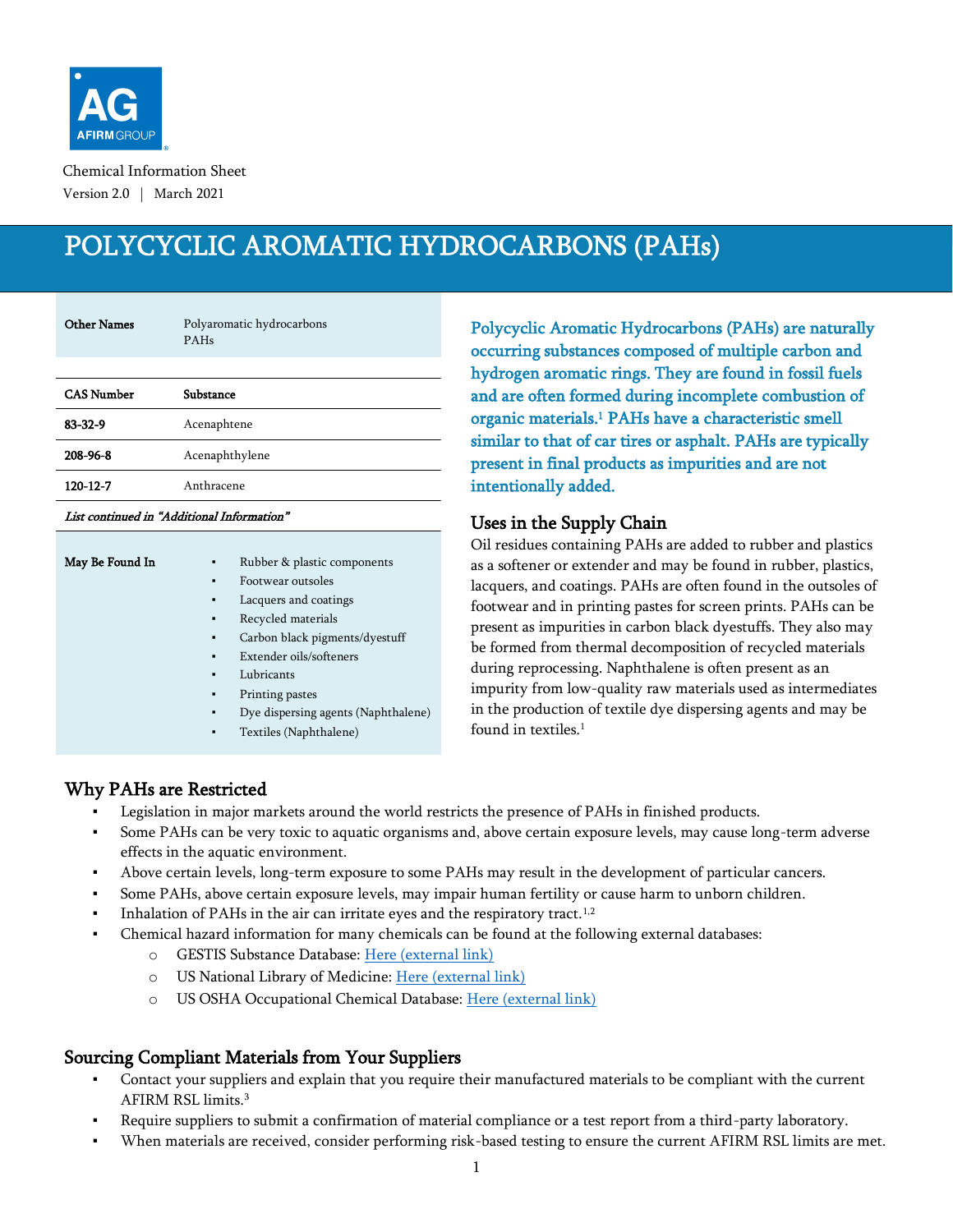

#### Chemical Information Sheet

Version 2.0 | March 2021

- Share this information sheet with your material suppliers so they have full visibility and understand your sourcing requirements.
- Pay special attention to rubber and plastic materials used in footwear outsoles, as well as rubber and plastic components, as they widely use extender oils that may contain or degrade to PAH substances.
- Recycled plastic and rubber materials may be at greater risk of containing PAHs due to thermal decomposition during reprocessing.
- Materials colored black may incorporate carbon black-based pigments or dyestuffs. Carbon black may contain high concentrations of PAHs as impurities if not of suitable quality.
- Naphthalene may be found in textile materials because it is a residual impurity in dye dispersing agents composed of naphthalene-sulfonic acid polycondensation products.
- Advise your material suppliers to adjust the time and temperature used to process plastic and rubber materials to minimize the risk of PAH formation from thermal decomposition.
- Lubricants used in textile processing may be contaminated with PAHs and can result in materials failing to meet PAH limits.

## Sourcing Compliant Formulations from Your Chemical Suppliers

- For all formulations, request SDS documentation that meets current GHS requirements.
- Contact your suppliers and explain that you require formulations to be compliant with the current ZDHC MRSL limits whenever applicable.<sup>4</sup>
- Discuss with your chemical supplier whether any safer alternatives are available that are suitable substitutes for your production needs.
- Prior to procuring any formulation, the chemical properties must be reviewed to ensure that proper protective equipment, chemical storage facilities, facility engineering controls, and associated treatment/disposal facilities are appropriate for the chemical(s).
- Pay special attention to suppliers of oils used as extenders or softeners in plastic and rubber materials. Recycled oils can carry the greatest risk of PAH contamination.
- Consider that carbon black based pigments and dyestuffs may contain high residual concentrations of PAHs.
- Dispersing agents for textile dyes may contain high residual naphthalene concentrations if they are based on lowquality naphthalene-sulfonic acid polycondensation products.
- Recycled or low-quality lubricants used for textile processing may contain PAHs.

#### Safer Alternatives

- PAHs are impurities in low-grade raw materials, and safer alternatives are those materials or formulations that are of sufficient quality and do not contain PAH substances.
- Due diligence should be used in sourcing raw materials that are not contaminated with PAHs.

## Additional Information

Visit ECHA's Candidate List of substances of very high concern to view dossiers for many restricted substances <https://echa.europa.eu/candidate-list-table>